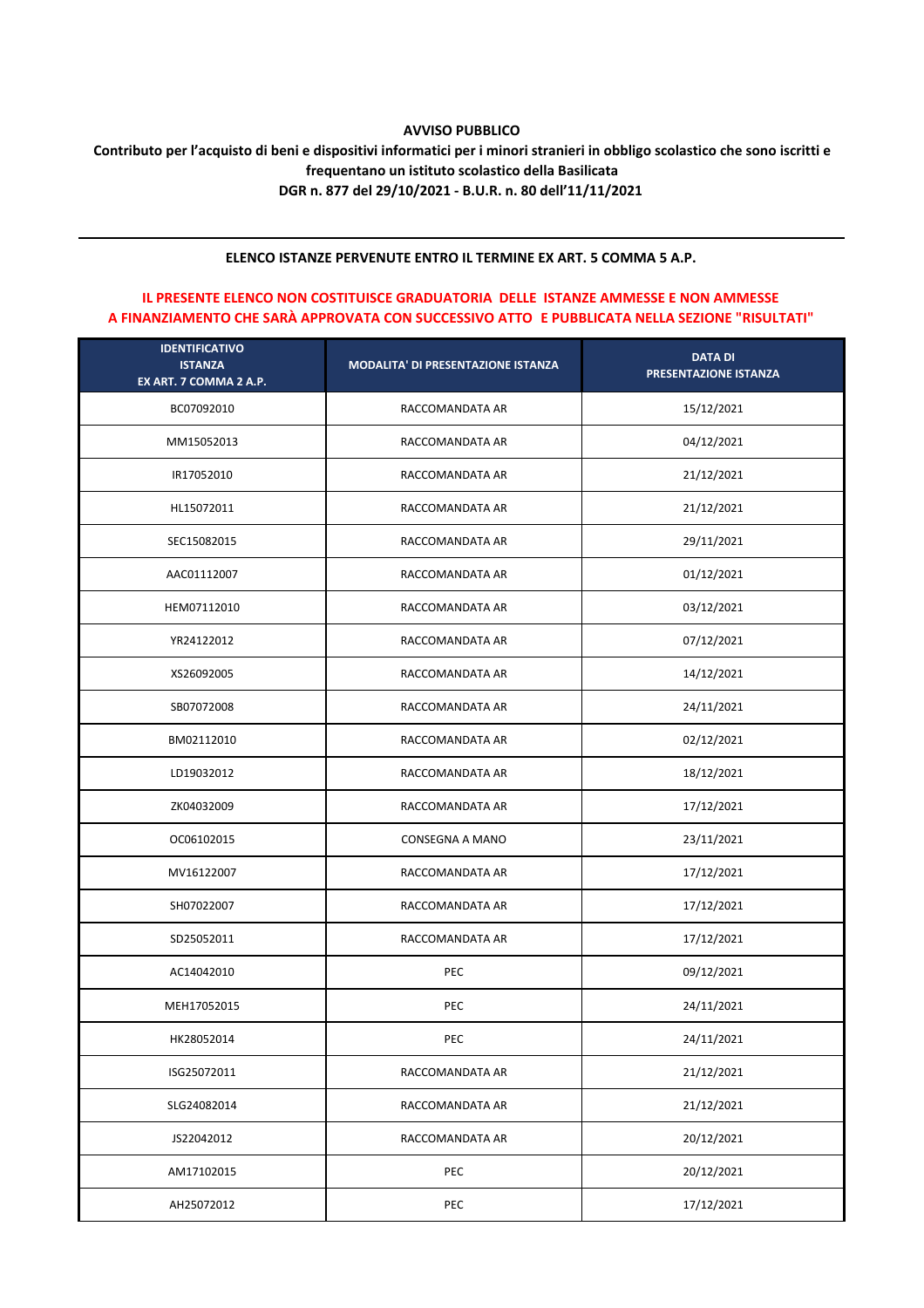| MR05012011      | PEC             | 21/11/2021 |
|-----------------|-----------------|------------|
| MEH14102013     | PEC             | 16/11/2021 |
| VV25112005      | PEC             | 25/11/2021 |
| GAI21032012     | <b>PEC</b>      | 24/11/2021 |
| AI10042014      | PEC             | 15/11/2021 |
| AY01072011      | PEC             | 17/11/2021 |
| VE14022011      | PEC             | 17/11/2021 |
| MA29102015      | PEC             | 17/11/2021 |
| JO09122010      | PEC             | 18/11/2021 |
| HM13082010      | PEC             | 18/11/2021 |
| SG27062012      | PEC             | 18/11/2021 |
| HKAC05112015    | PEC             | 22/11/2021 |
| MB01012013      | PEC             | 22/11/2021 |
| HD24122009      | PEC             | 28/11/2021 |
| AARATAO17022014 | PEC             | 30/11/2021 |
| RR04052004      | PEC             | 02/12/2021 |
| SS14042012      | PEC             | 09/12/2021 |
| XW04022014      | PEC             | 21/12/2021 |
| AB10102014      | PEC             | 21/12/2021 |
| RMT06062005     | PEC             | 15/12/2021 |
| JPK05032008     | PEC             | 15/12/2021 |
| BZ28052008      | PEC             | 11/12/2021 |
| GM16122005      | RACCOMANDATA AR | 21/12/2021 |
| VO14022011      | RACCOMANDATA AR | 21/12/2021 |
| NK25052008      | RACCOMANDATA AR | 21/12/2021 |
| YD29112015      | RACCOMANDATA AR | 10/12/2021 |
| ZA03012014      | PEC             | 14/12/2021 |
| IAV19102015     | RACCOMANDATA AR | 21/12/2021 |
| RT21042007      | PEC             | 26/11/2021 |
| SIZP22022011    | PEC             | 29/11/2021 |
| SVI25042010     | RACCOMANDATA AR | 30/11/2021 |
| CS03092014      | RACCOMANDATA AR | 29/11/2021 |
| RA10072013      | RACCOMANDATA AR | 25/11/2021 |
| MK04072013      | RACCOMANDATA AR | 25/11/2021 |